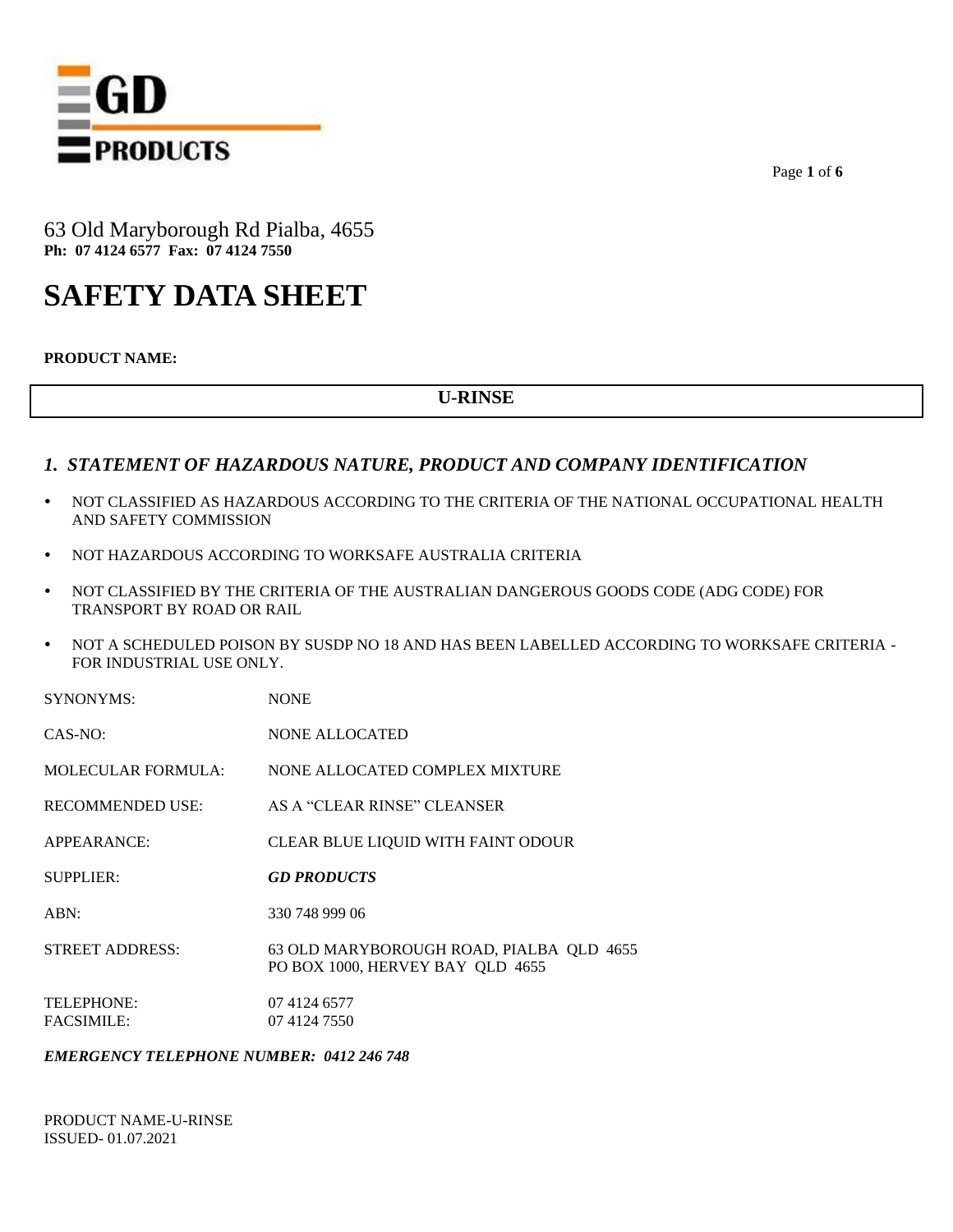

Page **2** of **6**

# *2. COMPOSITION/INFORMATION ON INGREDIENTS*

**CHEMICAL ENTITY CAS NO PROPORTION W/V%**

Non hazardous ingredients present and water to 100% Proportion (% weight per volume): V HIGH >60, HIGH 31-30, MED 10-30, LOW 1-9, V LOW<1. All ingredients listed in AICS.

# *3. HAZARDS IDENTIFICATION*

| Approved Criteria classification | Not hazardous  |
|----------------------------------|----------------|
| <b>Correct Shipping Name</b>     | Not classified |
| <b>ADG</b> Classification        | Not classified |
| <b>UNNO</b>                      |                |
| Colour                           | Blue           |
| <b>Physical Description</b>      | Mobile Liquid  |
| Odour                            | Mild Odour     |

#### **ACUTE EFFECTS**

| Ingestion:           | Swallowing may result in irritation, nausea, vomiting, diarrhoea and abdominal pain.                                                                                                                        |
|----------------------|-------------------------------------------------------------------------------------------------------------------------------------------------------------------------------------------------------------|
| Eye Contact:         | May irritate eye/s.                                                                                                                                                                                         |
| <b>Skin Contact:</b> | Skin contact should be avoided. If soreness or redness occurs, was well with water. Check to see that<br>protective gear gloves are functioning without leaks. Seek medical assistance if symptoms persist. |
| Inhalation:          | Mists or acrosols must not be inhales.                                                                                                                                                                      |
| Long Term Effects:   | No information available for the product.                                                                                                                                                                   |

# *4. FIRST AID MEASURES*

Poison Information Centres in each State capital city can provide additional assistance for Scheduled Poisons: Phone (Australia 131126)

| Ingestion:                                | Rinse mouth with water. Do NOT induce vomiting. Seek medical assistance.                                                                                                                                                                                                 |
|-------------------------------------------|--------------------------------------------------------------------------------------------------------------------------------------------------------------------------------------------------------------------------------------------------------------------------|
| Eye Contact:                              | Irrigate with copious quantities of water for at lease 15 minutes. Eyelids to be held open. Remove clothing if<br>contaminated and wash skin. If present remove contact lenses. Transport to hospital or medical centre if<br>symptoms persist.                          |
| <b>Skin Contact:</b>                      | Wash contaminated skin with plenty of soap and water. Remove contaminated clothing and launder before re-<br>use. If swelling, redness, blistering, or irritation occurs seek medical advise.                                                                            |
| Inhalation:                               | Remove victim from exposure - avoid becoming a casualty. Remove contaminated clothing and loosen<br>remaining clothing. Allow patient to assume most comfortable position and keep warm. Keep at rest until fully<br>recovered. Seek medical advice if symptoms persist. |
| Notes to Physician:                       | Treat symptomatically. Suggest intubation BEFORE any emesis due to the foaming properties of the product.                                                                                                                                                                |
| PRODUCT NAME-U-RINSE<br>ISSUED-01.07.2021 |                                                                                                                                                                                                                                                                          |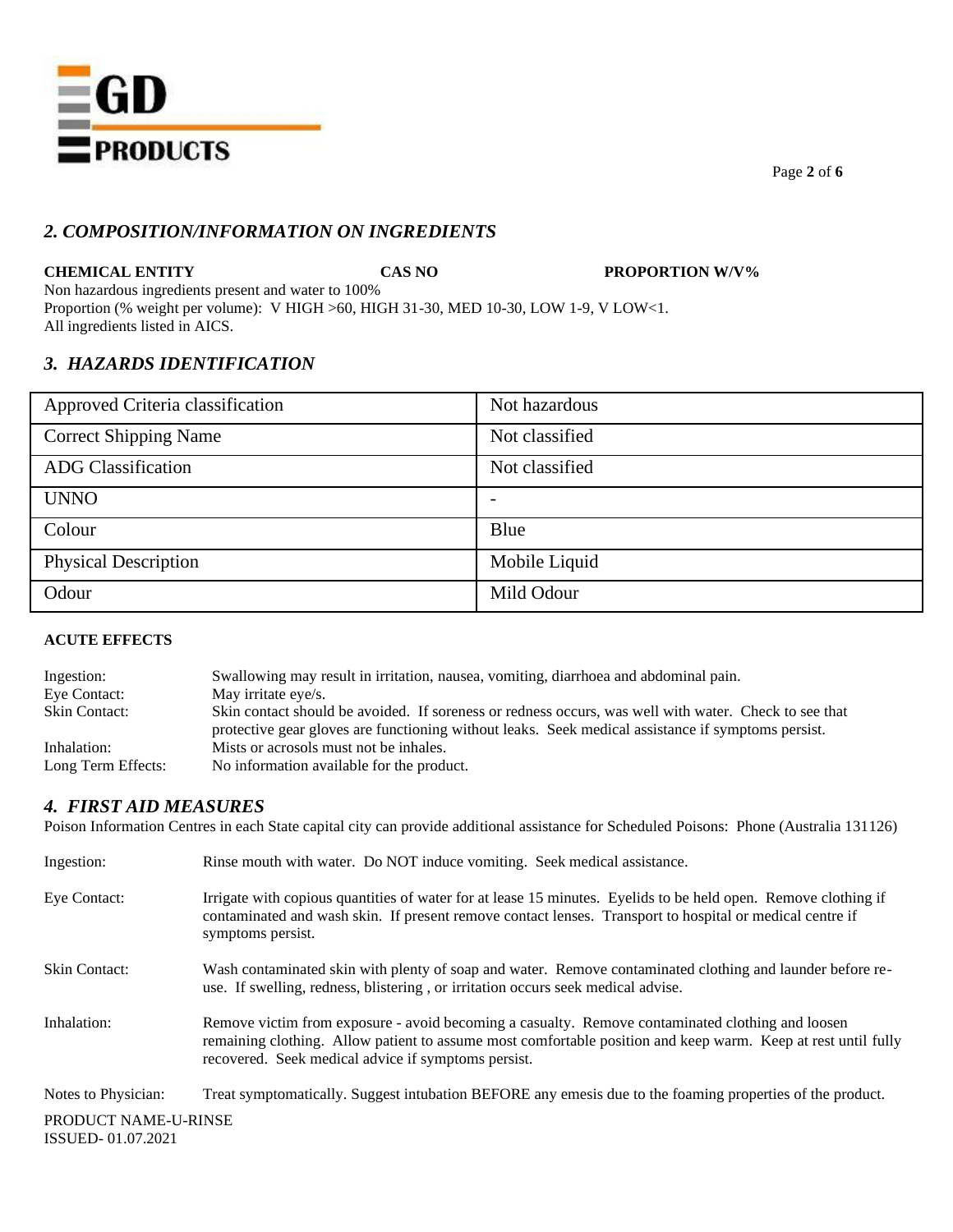=GD **EPRODUCTS** 

Page **3** of **6**

#### **U-RINSE**

#### *5. FIRE FIGHTING MEASURES*

Specific Hazards: Containers may burst if in fire. Keep containers cool by water spray or fog.

Fire Fighting Further Advice:

On burning may emit fumes including carbon monoxide, carbon dioxide, partially burned hydrocarbons and small amounts of oxides of nitrogen. Fire fighters to wear self-contained breathing apparatus if risk of exposure to products of combustion.

Suitable Extinguishing Media:

If material is involved in a major fire use water fog (or if unavailable fine water spray) to keep drums cool. Use, foam, dry agent (carbon dioxide, dry chemical powder) to extinguish fires as required by other flammable/combustible components involved in the fire.

# *6. ACCIDENTAL RELEASE MEASURES*

Wear protective equipment to prevent contact with product. Contain-prevent run off into drains and waterways. Use absorbent (soil, sand or other inert material). Collect and seal in properly labelled Plastic containers for disposal. Wash area down with excess water. If contamination of sewers or waterways has occurred, advise local emergency services.

# *7. HANDLING AND STORAGE*

Storage: Store according to local, State or Federal regulations as applicable , for a Detergent, Store in a cool, dry place and out of direct sunlight. Store away from foodstuffs. Keep containers closed when not in use. Handle using good industrial hygiene practices.

### *8. EXPOSURE CONTROLS/PERSONAL PROTECTION*

National occupational exposure limits. No value assigned for this specific material by the National Occupational Health and Safety commission (NOHSC). Use TWA of 10 mg/Cubic metre as a maximum. As published by the National Health and Safety Commission (NOHSC). Exposure Standard (TWA) is the time-weighted average airborne concentration over an eight hour working day, for a five day week over an entire working life. According to current knowledge these concentrations should neither impair the health of, nor cause undue discomfort to nearly all workers. These exposure standards are guides to by used in the control of occupational health hazards. All atmospheric contamination should be kept to as low a level as is workable. Exposure standards should not be used as fine dividing lines between safe and dangerous concentrations of chemicals. They are not a measure of relative toxicity.

**Engineering Measures**: Control to below quoted Exposure Standards. Use with local exhaust ventilation. Keep containers closed when not in use. Do not smoke and keep flame or sparks away while in use.

**Personal Protection Equipment**: Avoid contact. Always wash hands before smoking, eating, drinking or using the toilet. Wash contaminated clothing and other protective equipment before storage or re-use. If risk of inhalation of spray mist exists, wear combined organic vapour/particulate respirator meeting the requirements of AS/NZS 1715 and AS/NZS 1716.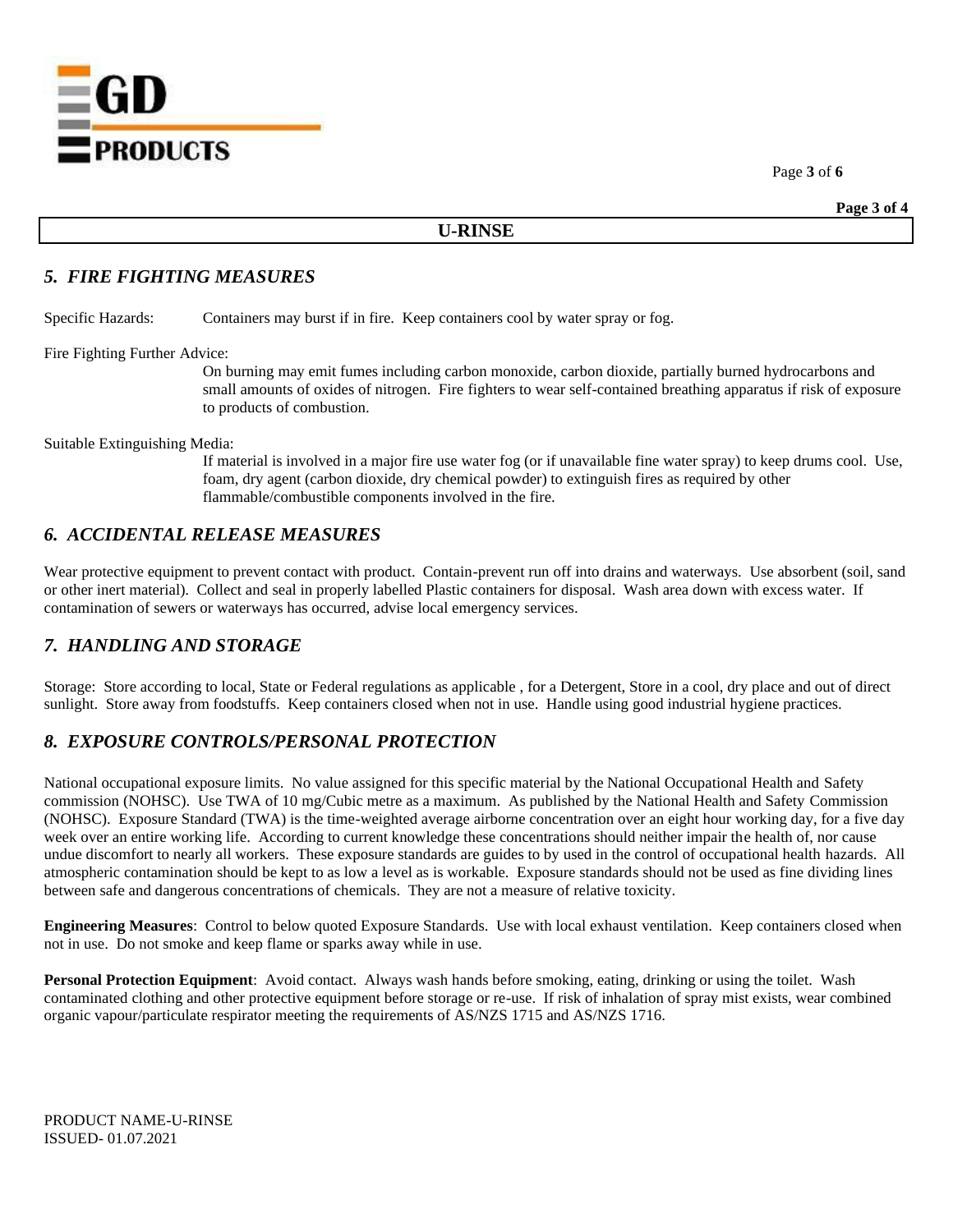

Page **4** of **6**

**Page 4 of 5**

#### **U-RINSE**

# *9. PHYSICAL AND CHEMICAL PROPERTIES*

| Form/Colour/Odour:              | Liquid, coloured Blue with faint sweet odour. |                                             |  |
|---------------------------------|-----------------------------------------------|---------------------------------------------|--|
| Solubility:                     | Completely soluble in water.                  |                                             |  |
| Specific gravity (20C):         | 1.05 to 1.1                                   |                                             |  |
| pH as supplied:                 | 2.5 to 4.5 $\omega$ 25C                       |                                             |  |
| Melting point $(C)$ :           | Not applicable                                |                                             |  |
| Rel. Vapour density $(air=1)$ : | >1                                            |                                             |  |
| Boiling Point (C):              | Approx 100C                                   |                                             |  |
| Vapour Pressure (20C)mm Hg:     | Low                                           |                                             |  |
| Decomposition Point (C):        | Not available                                 |                                             |  |
| Flash Point $(C)$ :             | Neither a flammable nor a combustible liquid  |                                             |  |
| Flammability Limits (%):        | Not relevant                                  |                                             |  |
| Autoignition Temp $(C)$ :       | Not available                                 |                                             |  |
| Volatile by volume:             | Not available                                 | Evaporation Rate (Butyl acetate = $1$ ) < 1 |  |
|                                 |                                               |                                             |  |

# *10. STABILITY AND REACTIVITY*

Stability: Stable to 60 degrees C. Does not polymerise.

# *11. TOXICOLOGICAL INFORMATION*

Acute toxicity/Chronic toxicity. No LD50 data available for the product.

# *12. ECOLOGICAL INFORMATION*

To help protect the environment there is no added phosphates. The product has been formulated using highly biodegradable surfactants.

# *13. DISPOSAL CONSIDERATIONS*

Refer to State/Territory Land Waste Management Authority. May be fed to sewer or septic systems.

# *14. TRANSPORTATION INFORMATION*

Not classified by the criteria of the Australian Dangerous Goods Code (ADG Code) for transport by road or rail. none allocated Class: none allocated Hazchem code: - Packing group Proper Shipping Name: none allocated

Segregation Dangerous Goods:

PRODUCT NAME-U-RINSE ISSUED- 01.07.2021 Not required. As with all cleaning products store and transport away from food and food stuff empties.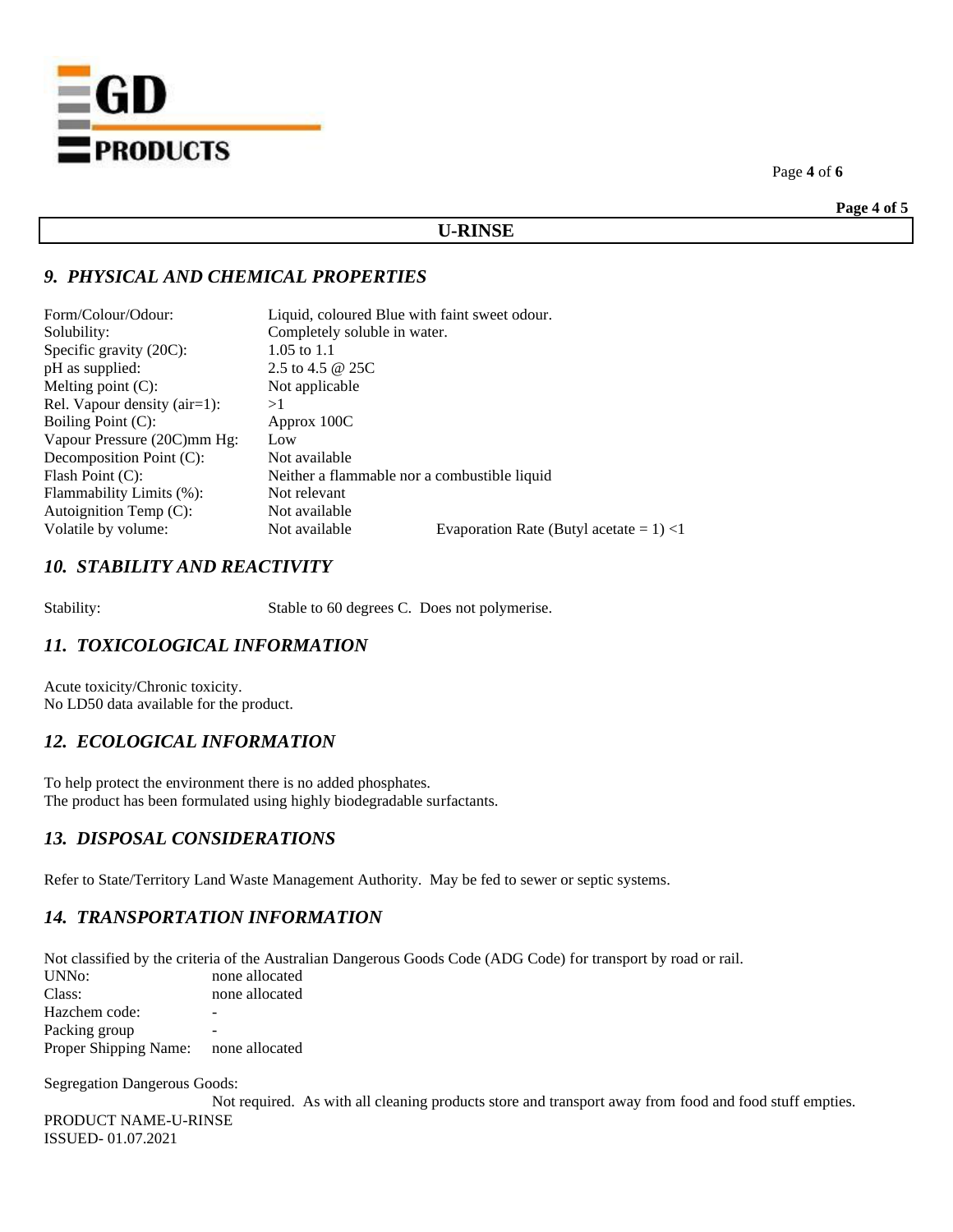

# **U-RINSE**

# *15. REGULATORY INFORMATION*

Not Hazardous according to criteria of National occupational Health and Safety commission (HOHSC). Not classified by the criteria of the Australian Dangerous Goods Code (ADG Code) for transport by road or rail.

RISK - IRRITANT

Risk-phases: None allocated. The following are precautionary. May irritate eyes and skin.

Safety-phrases:

- Keep out of reach of children in case of contact with eyes, rinse immediately with plenty of water and seek medical advice.
- In case of accident or if you feel unwell, seek medical advice immediately (show the label or MSDS wherever possible).
- Wear suitable gloves.
- All of the constituents of this material are listed in the Australian Inventory of Chemical Substances.

### *16. OTHER INFORMATION*

Literacy reference:

Approved Criteria for Classifying Hazardous substances (NOHSC:1008(1991)). Australian Code for the preparation of Material Safety Data Sheets. Exposure standards for atmospheric contaminants in the occupational environment. Guidance note (NOHSC:308(1995)) National Exposure Standards (NOHSC:1003(1995)). List of designated hazardous substances (NOHSC:10005(1999)). Standard for the Uniform Scheduling of Drugs and Poisons No 18. The Australian Code for the Transport of Dangerous Goods by Road and Rail.

This MSDS summarises at the date of issue our best knowledge of the health and safety hazard information of the product: and in particular how to safely handle and use the product in the workplace. Since GD Products cannot anticipate or control the conditions under which the product may be used, each user must, prior to usage, review this MSDS in the context of how the user intends to handle and use the product in the workplace ie. a risk analysis. If clarification or further information is needed to ensure that an appropriate assessment can be made, the user should contact GD Products.

SIGNAL WORD-WARNING GHS CLASSIFICATION- category 2, 2b